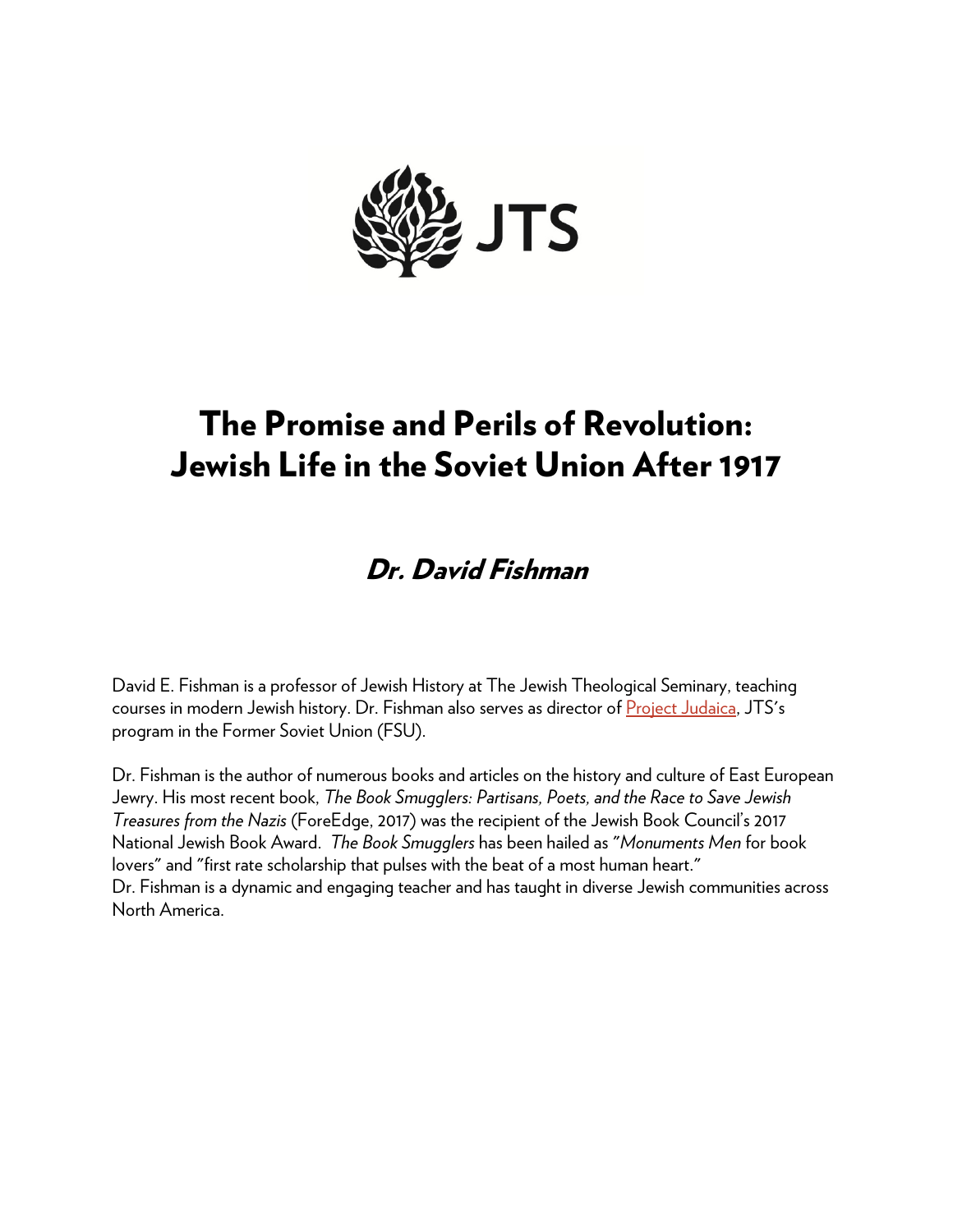#### H**yman Lumer (editor),** *Lenin on the Jewish Question***, pp. 135-136, 141-142**

#### SPEECHES ON GRAMOPHONE RECORDS<sup>60</sup>

#### ANTI-JEWISH POGROMS

Anti-Semitism means spreading enmity towards the Jews. When the accursed tsarist monarchy was living its last days it tried to incite ignorant workers and peasants against the Jews. The tsarist police, in alliance with the landowners and the capitalists, organized pogroms against the Jews. The landowners and capitalists tried to divert the hatred of the workers and peasants who were tortured hy want against the Jews. In other countries, too, we often see the capitalists fomenting hatred against the Jews in order to blind the workers, to divert their attention from the real enemy of the working people, capital. Hatred towards the Jews persists only in those countries where slavery to the landowners and capitalists has created abysmal ignorance among the workers and peasants. Only the most ignorant and downtrodden people can believe the lies and slander that are spread about the Jews. This is a survival of ancient feudal times, when the priests burned heretics at the stake, when the peasants lived in slavery, and when the people were crushed and inarticulate. This ancient, feudal ignorance is passing away; the eyes of the people are being opened.

It is not the Jews who are the enemies of the working people. The enemies of the workers are the capitalists of all countries. Among the Jews there are working people, and they form the majority. They are our brothers, who, like us, are oppressed by capital; they are our comrades in the struggle for socialism. Among the Jews there are kulaks, exploiters and capitalists, just as there are among the Russians, and among people of all nations. The capitalists strive to sow and foment hatred between workers of different faiths, different nations and different races. Those who do not work are kept in power by the power and strength of capital.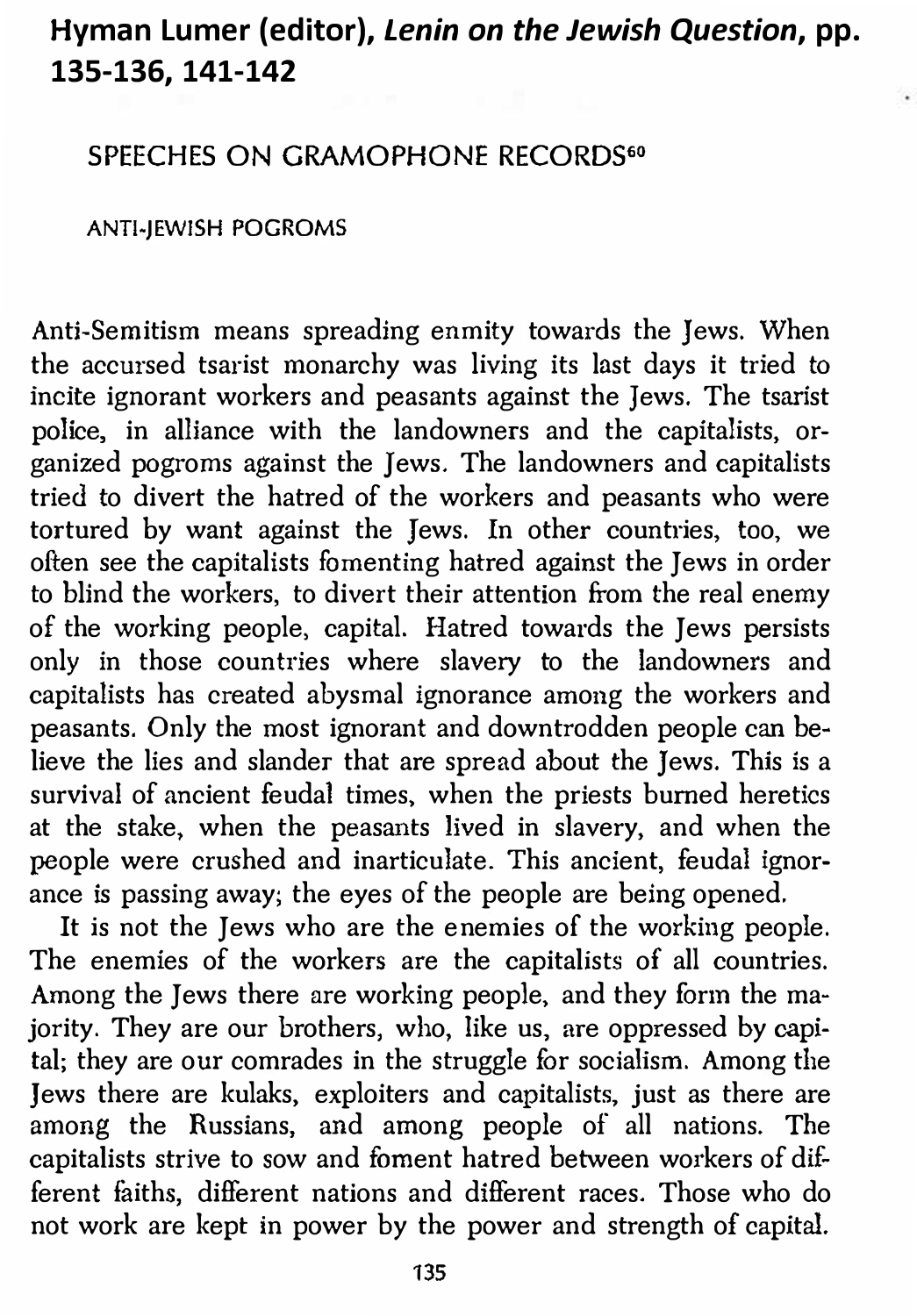Rich Jews, like rich Russians, and the rich in all countries, are in alliance to oppress, crush, rob and disunite the workers.

Shame on accursed tsarism which tortured and persecuted the Jews. Shame on those who foment hatred towards the Jews. who foment hatred towards other nations.

Long live the fraternal trust and fighting alliance of the workers of all nations in the struggle to overthrow capital.

Recording made at the end of March, 1919

Published according to the gramaphone record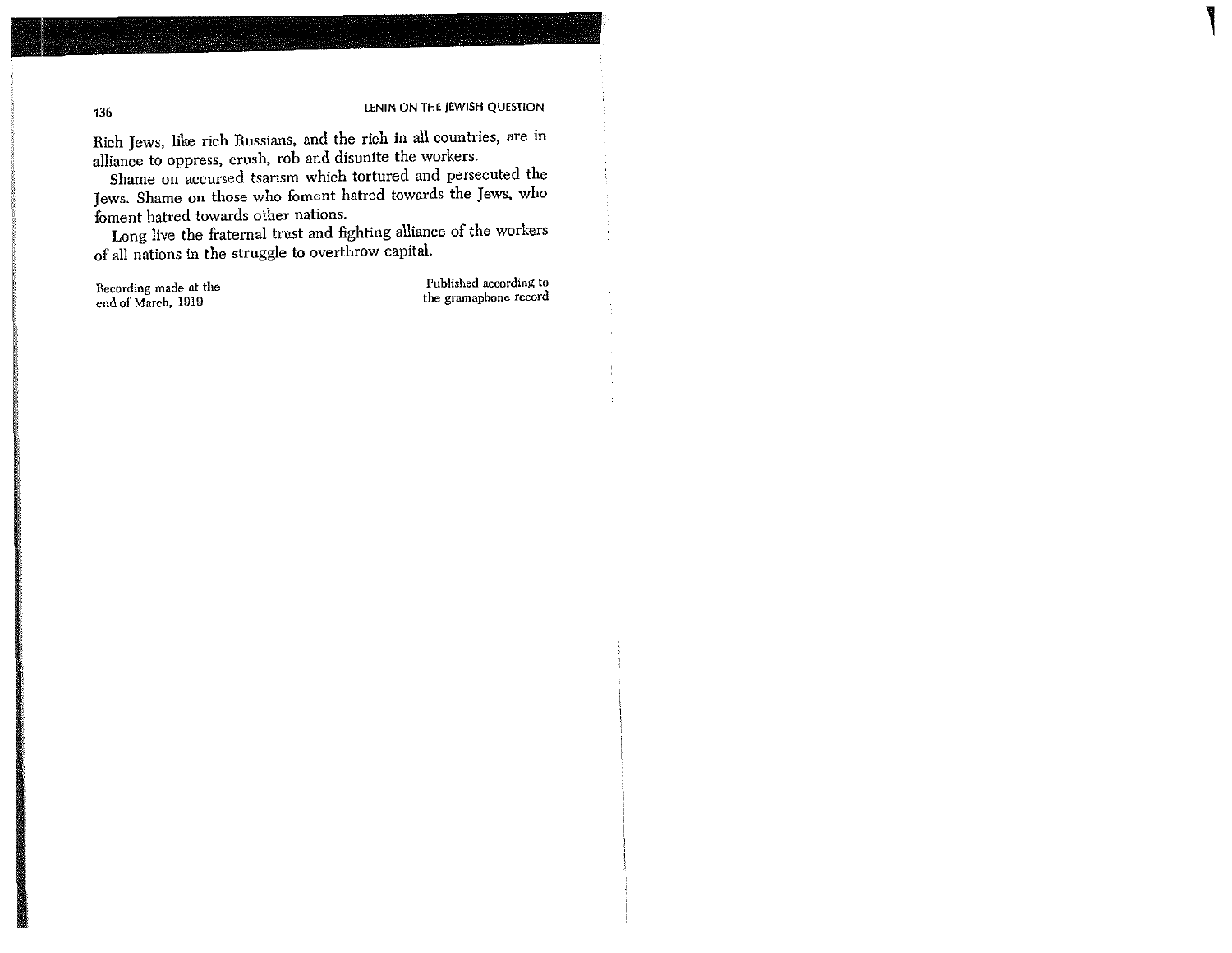#### RESOLUTION OF THE COUNCIL OF PEOPLE'S COMMISSARS ON THE UPROOTING OF THE ANTI-SEMITIC MOVEMENT

According to reports received by the Council of People's Commissars, the counter-revolutionaries are carrying on agitation for pogroms in many cities especially in the frontier zone, as a result of which there have been sporadic outrages against the toiling Jewish population. The bourgeois counter-revolution has taken up the weapon which has slipped from the hands of the Tsar.

The absolutist government, each time when the need arose, turned the wrath of the peoples directed at itself against the Jews. at the same time telling the uneducated masses that all their miserv comes from the Jews. The rich Jews, however, always found a way to protect themselves; only the Jewish poor always suffered and perished from instigation and violence.

The counter-revolutionaries have now renewed hatred against the Jews, using hunger, exhaustion and also the backwardness of the most retarded masses as well as the remnants of that hatred against the Jews which was planted among the people by absolutism

In the Russian Socialist Federated Soviet Republic, where the principle of self-determination of the toiling masses of all peoples has been proclaimed, there is no room for national oppression. The Jewish bourgeois are our enemies, not as Jews but as bourgeois. The Jewish worker is our brother.

Any kind of hatred against any nation is inadmissible and shameքոե

The Council of People's Commissars declares that the anti-Semitic movement and pogroms against the Jews are fatal to the interests of the workers' and peasants' revolution and calls upon the toiling people of Socialist Russia to fight this evil with all the means at their disposal.

National hostility weakens the ranks of our revolutionaries, dis-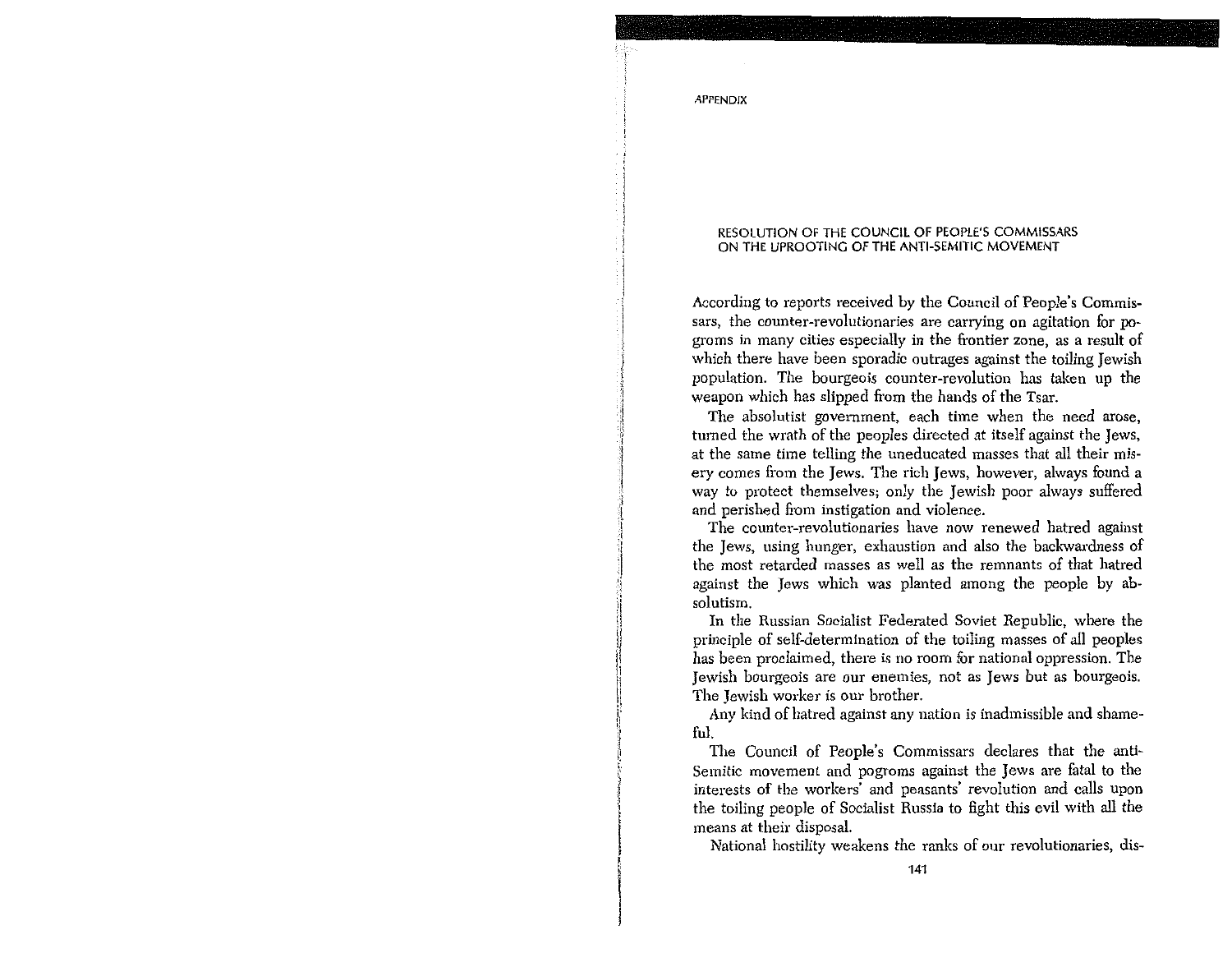rupts the united front of the toilers without distinctions of nationality and helps only our enemies.

The Council of People's Commissars instructs all Soviet deputies to take uncompromising measures to tear the anti-Semitic movement out by the roots. Pogromists and pogrom-agitators are to be placed outside the law.

Chairman of the Council of People's Commissars, ULYANOV (LENIN); Administrator of Affairs of the Council of People's Commissars. BONCHE-BUREVICH: Secretary of the Council N. **GOBBIJNOV** 

July 27,1918.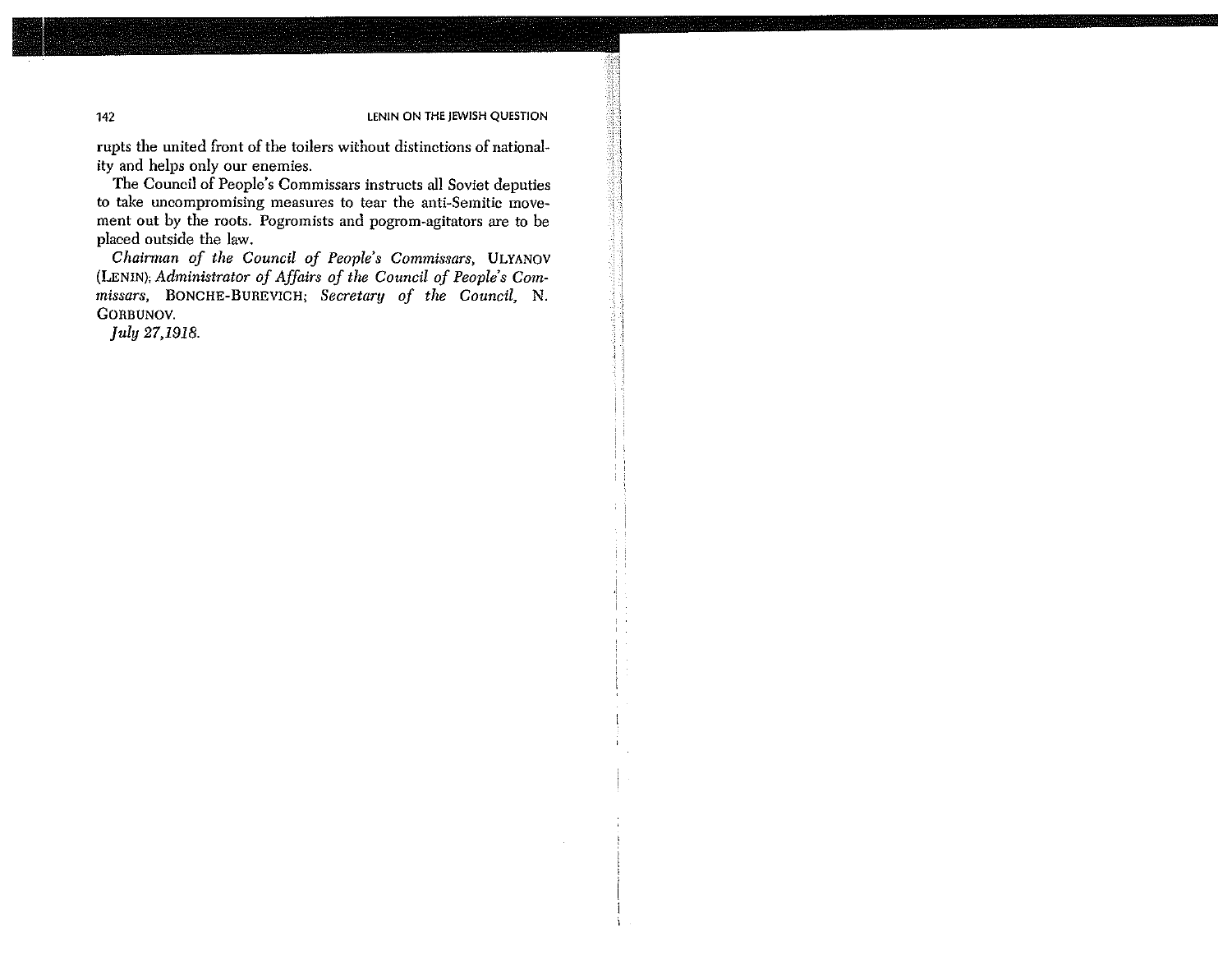**Jehuda Reinhartz and Paul Flohr (editors),** *The Jew in the Modern World,* **pp. 433-436**

 $\frac{1}{2}$ 

## **YEVSEKTSIYA**

### 38. The Liquidation of Bourgeois Jewish Institutions (October 1918)1

Our Cultural Tasks: Education has always been a powerful means in the hands of the ruling classes. The bourgeoisie claims that schooling and education are beyond class interests and politics. At the same time, however, it makes sure that the broad masses will obtain neither knowledge nor enlightenment.

The Jewish community has hitherto been dominated by the members of the proper-

tied class who want to keep the masses in the dark by superimposing a Hebrew culture upon them. While the upper classes have been sending their own children to public schools, they have provided only dark primary schools *[hadarimJ* and synagogues *[shuls]*  for the offspring of the proletariat, in which nothing but nonsense is taught.

Only the proletariat, defending the interests of their class, and thus defending the

*Source:* S. Agurskii, ed., Di *yidishe komisariatn un di yidishe komunistishe sektsies: protokoln, rezolutsies un*  dokumentn, **1918-1921 (Minsk, 192S),** pp. **SS--60, 178-81. Trans.** by J. **Hessing.**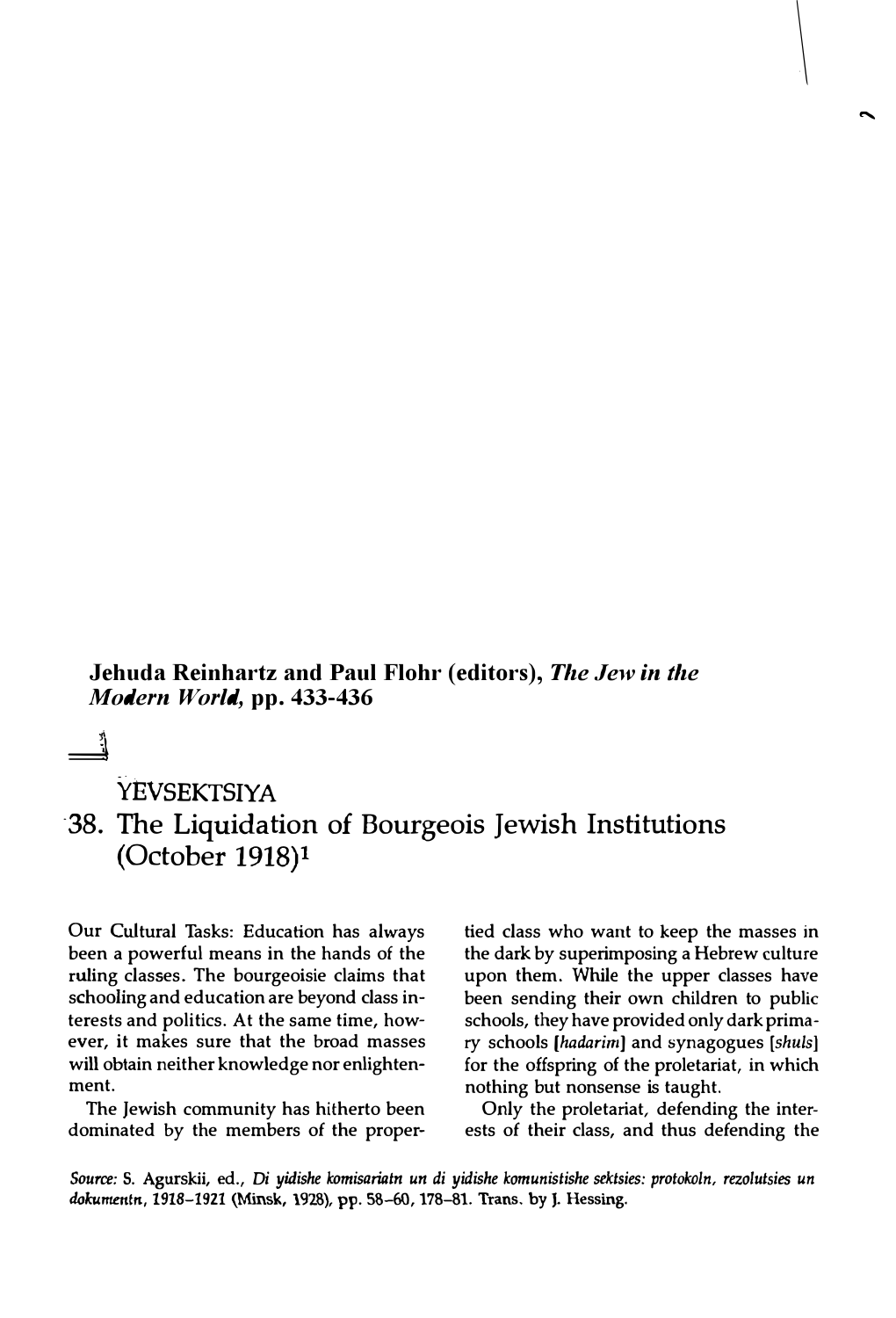**interests of all mankind, will be able to open the treasures of human culture to the broad masses.** 

**Only the proletariat is strong enough to forge the golden chain of human culture, freeing** it **from the bloody hands of the decadent bourgeoisie.** 

**From now on, the Jewish proletariat will assume the reigns of power in the Jewish community.** 

**Only the Jewish worker and the Jewish laboring masses will create a free Jewish culture for themselves and arm themselves with the strong weaponry of knowledge.** 

**Our Relations with the [Jewish] Community and Other Bourgeois Societies: The First Conference** *of* **Jewish Communists and Communist** *Yevsektsiya* **declares that the various institutions which have so far ruled the traditional communal organization, the so-called**  *kehile* **. . . have no further function in our life.** 

**In the struggle against the organized Jewish community** *[kehile],* **no compromise can**  be made with the bourgeoisie. All its institu**tions are harmful to the interests of the Jewish masses, who are seduced by sweet lullabies of alleged democracy.** 

**Following the proletarian victory in the October Revolution, the Jewish workers have assumed power and have established the dictatorship of the proletariat in the Jewish community. They now call upon the Jewish masses to unite around the Jewish commissariat in order to strengthen its rule.** 

**The first all-Russian conference of Jewish Communists authorizes the members of the Central Commissariat for Jewish Affairs to take steps toward a systematic liquidation of the institutions of the Jewish bourgeoisie ....** 

The Liquidation of the Zionist Party-A **Memorandum {Submitted July 4, 1919]: The General Council of the Jewish Communist Union in the Ukraine, in full agreement with the resolution adopted by the conference of Jewish Communist sections of the Russian Communist party in Moscow, has decided to suspend immediately all activities of the Zionist party and its affiliated institutions and organizations.** 

**This decision has been taken for the following reasons: Proclaiming the dictatorship of the proletariat, the Soviet has suspended the activities of all bourgeois parties and organizations and discontinued the publication of all their printed periodicals. The free existence of these organs and institutions would merely have interfered with the creative activity of the proletarian power, for they surely would have been used to support the counter-revolution which aims at the reestablishment of the old order. Only a misunderstanding deriving from the incomplete organization of the Soviets can explain, but not justify, the exception that is being made of the Zionists. They are still allowed to publish their official organ, Khronik fun**  *yidishen lebn* **[Chronicle of Jewish life], and to employ their entire party organization.<sup>2</sup> [But we must not forget that] by its political and social structure, the Zionist party is a Jewish version of the General Russian Cadet party. 3 By forging together the representatives of big and small capital with the Jewish petty bourgeoisie and cementing their union**  with a nationalistic ideology, this party-in **close cooperation with clerical groupsconstitutes a natural political center for** all **Jews who support the counter-revolution and wish to regain their freedom of exploitation and speculation. The pogroms that recently took place in the Ukraine and in Poland<sup>4</sup>have stirred nationalistic tendencies among reactionary Jews and are now being exploited by the Zionist party to strengthen its position.** It **is natural that in its most recent circular, the central committee of the Zionists in the Ukraine has reported a major increase of its organization, in spite of numerous cases in which local authorities have tried to interfere with this development.** 

The Zionists often protest their loyalty **and pretend to be interested only in their work concerning Palestine. But in reality, their Palestinian agitation is nothing but a nationalistic response to the political events of the day. At· the present time when the authorities and the Communist party are trying with all their might to mobilize the laboring masses for the struggle against local and** 

 $\frac{3}{2}$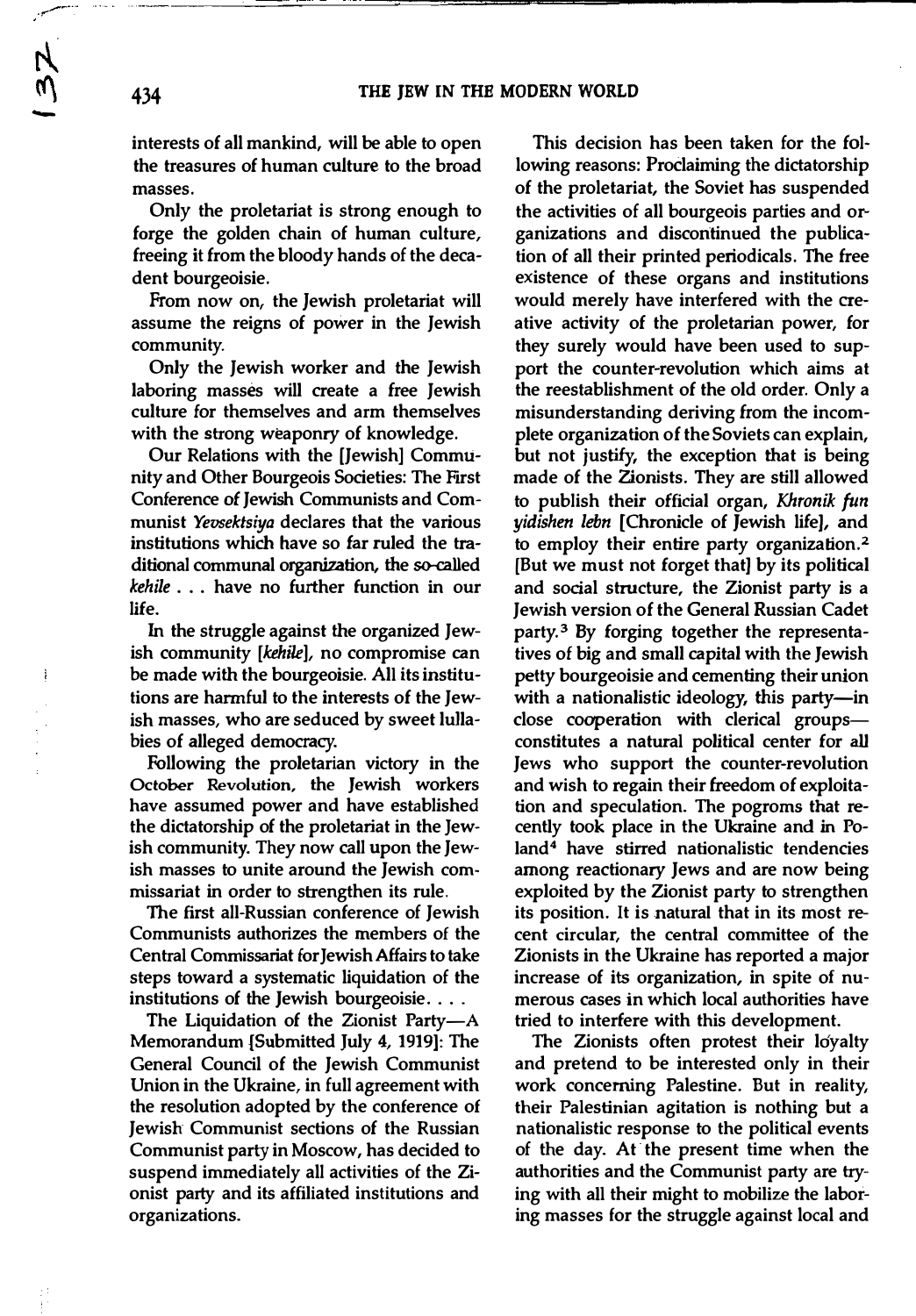**Polish gangs, when they are committing themselves to liberating thousands of Jewish workers from the ideological influence of the petty bourgeoisie and .to enlisting them in the revolutionary Red Army-at this time the Zionist agitation, even where it is performed by the Zionist left, is harmful because it hinders the mobilization of the workers just as it had previously interfered with the attempts to make the Jewish masses a part of the revolutionary movement.** 

*r-*

**It must further be noted that the Palestinian ideal of the Zionists is in its very content a bourgeois one. Moreover, the current international situation has firmly established the Zionist party in the camp of the international imperialistic counter-revolution.** 

**The Zionist party has linked its fate with the powers of the Entente who, upon dividing the Turkish empire, have made certain promises to the Zionists which force them to**  support their coalition. The Peace of Ver**sailles, forging chains for the enslavement of the proletariat and for entire peoples, is welcomed by the Zionists. This is a logical consequence of their bourgeois nature. Furthermore, the Zionists are directly interested in a victory of the Entente in Eastern Europe. Only a victory of these powers will get them a little closer to the practical realization of their hopes. Under these circumstances, the continued activity of the Zionist party would be harmful to the interests of the Soviet Union and her international policies. Any protestation on the part of the Zionists that they are not interested in the victory of the reactionary forces cannot be taken seriously if one remembers that the Jewish bourgeoisie, and the Zionists among them, were able to accept even Plehve's regime.<sup>5</sup>**

**Simultaneously with its political activity,** 

#### **NOTES**

1. *Yevsektsiya* (plural, *Yevsektsii)* was the Jewish section of the propaganda department of the Russian Communist party from 1918 to 1930 (the singular, *Yevsektsiya,* is commonly used even in reference to many sections). Upon taking power in November 1917 the Communist party was faced **the Zionist party is also engaged in cultural and economic activities which interfere with the cultural and economic policies of the Soviet Union. The Zionists endeavor to defend the vested interests of the petty bourgeoisie, of the middle class, and even of the patricians .. . .**

**The Zionist party puts special emphasis on its cultural and educational institutions .... The Zionist cultural and educational programs, however, do not even pretend to share the liberalism adopted by the Cadet party. All they endeavor to achieve is the strengthening of the clerical spirit in the Jewish** *shul.* **Furthermore, they support the religious instruction in the [traditional Jewish] schools as the mainstay of their nationalistic education. Their energies are directed toward an artificial revival of the Hebrew language, thereby endangering the daily language of the Jewish laboring masses. The cultural and educational activities of the Zionist party persistently undermine-too often successfully-the budding culture of socialism which has been emerging from within the Jewish proletarian movement throughout the last few decades. In this respect, positive action has already been undertaken in Greater Russia where Hebrew schools are now forbidden. . . .** 

**That is why we must urgently proceed to suspend all activities of the Zionist party, not only where its central and local committees are concerned, but also the economic, cultural and professional organizations centered around the party. In doing so we shall only be taking the steps necessary for the propagation of communistic ideas among the Jewish working class and the younger generation of the Jewish petty bourgeoisie.** 

with the need to integrate the numerous nationalities and distinct ethnic groups of the Russian Empire into the revolution and ideological structure of the new state. In a radical reversal of Bolshevik policy, special "national" sections were established within the party for this purpose. In